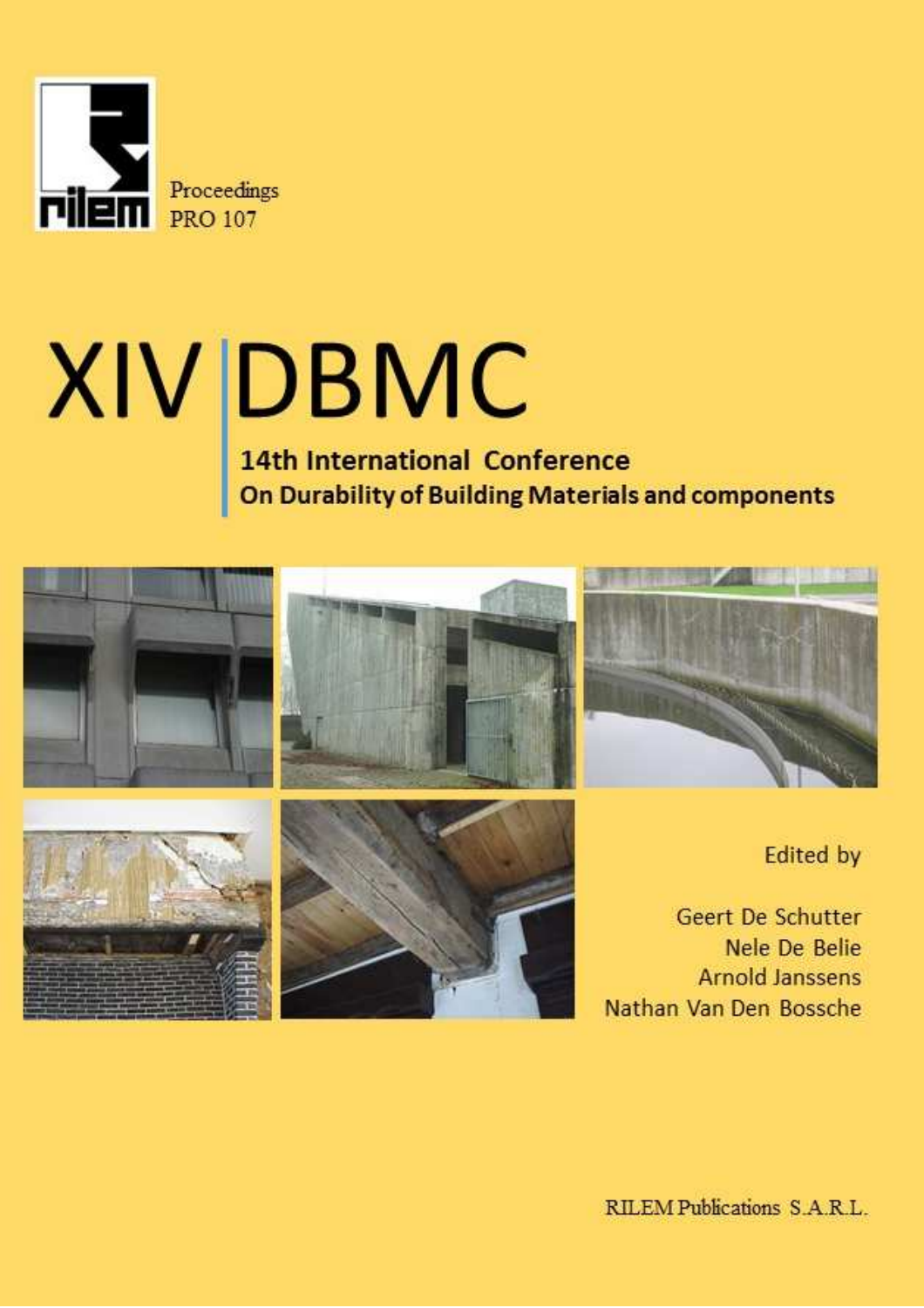# **Accelerated ageing of textile reinforced concrete (TRC)**

## MALAGA Katarina<sup>1, a</sup>, WILLIAMS PORTAL Natalie<sup>1, b</sup>, OUTRAS Ilias<sup>1, c</sup>

<sup>1</sup>CBI Swedish Cement and Concrete Research Institute, c/o SP, Box 857, 501 15 Borås, Sweden

<sup>a</sup>katarina.malaga@cbi.se, <sup>b</sup>natalie.williamsportal@cbi.se, <sup>c</sup>ilias.outras@cbi.se,

**Keywords:** Textile reinforced concrete, composites, concrete, durability, sustainable constructions

**Abstract.** The durability of textile reinforced concrete (TRC) applied in innovative lightweight sandwich elements has been investigated in the framework of EC supported FP7 project, H-House (Healthier Life with Eco-innovative Components for Housing Constructions). This paper presents the experimental results from two studies related to the effects of accelerated ageing on selected textile fabrics and on the composite form of TRC. Firstly, the durability related to the alkali-resistance of three commercially available textile fabrics of carbon, basalt and alkali-resistant glass (AR-glass) was studied by means of accelerated aging and direct tensile tests based on ISO 10406-1 and alternative boundary conditions. Furthermore, it was also of interest to observe if the tested basalt and AR-glass textile fabrics would have differing material degradation when faced with accelerated testing while being embedded in a concrete matrix. Accordingly, thin rectangular TRC panels reinforced by basalt and AR-glass were aged in three different conditions for approximately 30 days (i.e. 20°C, 40°C and 60°C in water) and thereafter underwent uniaxial tensile testing. The external appearance of the textile reinforcement samples was examined before and after immersion, for comparison of colour, surface condition and change in shape. To characterize the change in mechanical properties, direct tensile and uniaxial tensile tests were performed on both unaged and aged textile reinforcement and TRC samples, respectively. The main conclusions from this study are that the tested carbon textile samples appear to have superior alkali resistance, which indicate promising long-term durability of the reinforcement in a concrete matrix. Also, the coating applied during textile production is a governing factor affecting the degradation of textile reinforcement in an alkaline environment particularly related to the tested AR-glass and basalt products. It was found challenging to specify one test method for different types of textile materials due to their differing degradation processes.

### **Introduction**

The H-House (Healthier Life with Eco-innovative Components for Housing Constructions) project, funded by European Commission, aims to develop a number of new building systems suited to a society where environmental awareness and a high degree of living comfort are both required [1]. The concept of the project is to develop new building components for external and internal walls for new buildings and renovation. Within the project framework, an innovative lightweight sandwich element for new construction has been developed using textile reinforced concrete (TRC) combined with a cementitious based insulating material. TRC acts as both a facing and load bearing layer within the sandwich element. As such, a TRC facing layer is exposed to the outdoor environment, thereby making it important to understand the durability performance of this composite material.

The durability of fiber-based reinforcement materials, such as fiber reinforced polymer (FRP) rods and textile reinforcement, is typically assessed by means of accelerated ageing.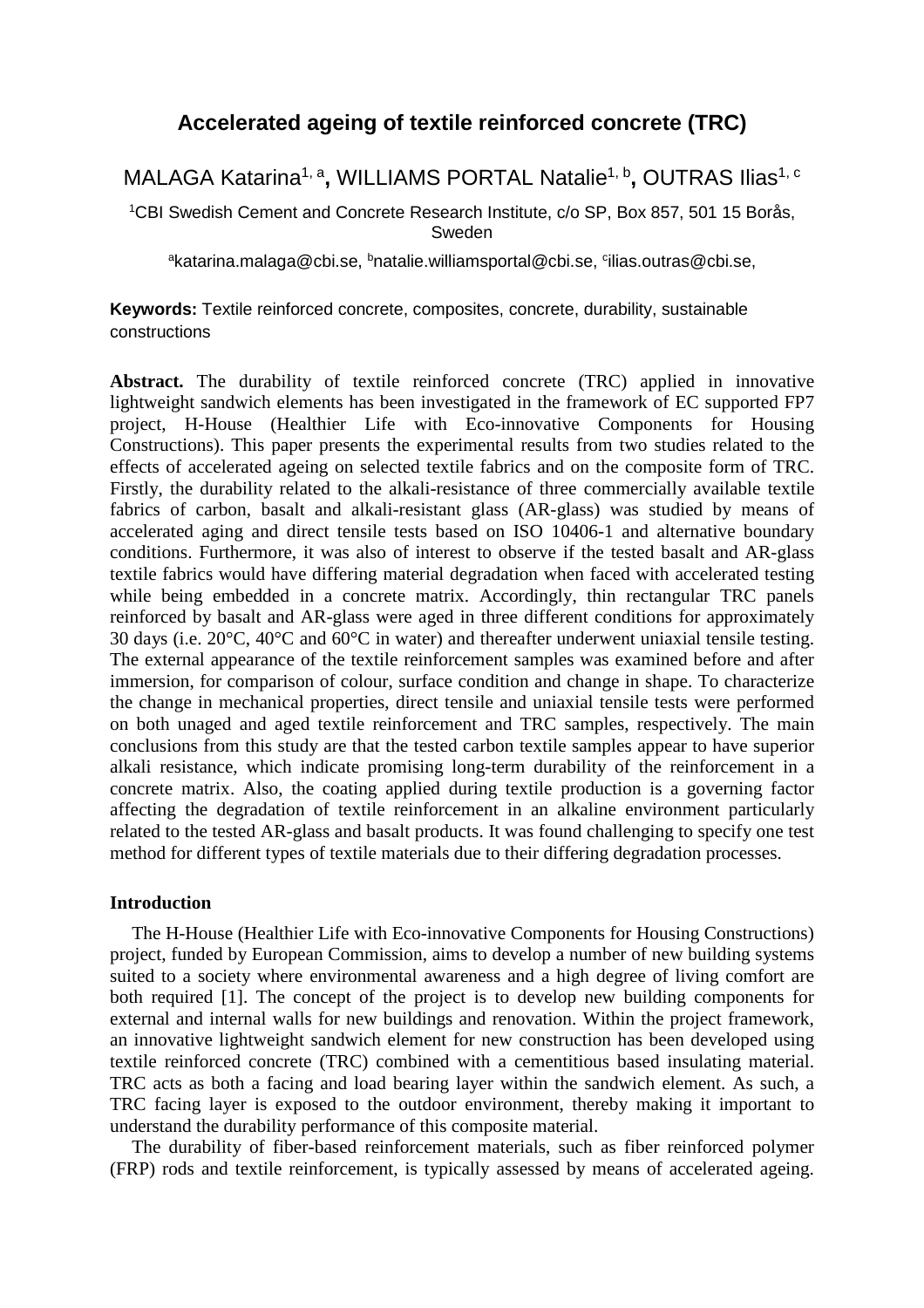Accelerated ageing related to the alkali resistance typically consists of immersing the reinforcement sample in a simulated or actual concrete pore solution while being exposed to high temperature [2, 3]. To determine the effect of the accelerated ageing, mechanical tests such as tensile tests can be conducted on fibre-based reinforcement samples before and after ageing. For textile reinforcement cast in concrete, samples can be exposed to varying temperatures or moisture conditions in a climate chamber followed by the quantification of loss of tensile strength and bond through various mechanical tests [4, 5]. Despite the fact that there are a number of existing studies made on the durability performance of fibre-based reinforcment materials for concrete, these results are often non-comparable due to e.g. differences in material composition and testing parameters.

The purpose of this paper is to present experimental results related to the durability of the materials being incorporated in the developed composite elements. In this study, the durability of TRC in terms of alkali-resistance was investigated on the material and composite levels. It is to say that on the material level, the suitability of using selected textile reinforcement materials readily available on the market, i.e. made of carbon, basalt and AR-glass fibres, was investigated through accelerated aging and direct tensile tests based on ISO 10406-1 [6]. As for the composite level, these tested textiles were embedded in a concrete matrix, exposed to given accelerated ageing conditions and thereafter tested under uniaxial testing as per the recommendation of RILEM TC 232-TDT [7]. Overall, it is of key interest to determine which type of textile reinforcement would present the most promising long-term durability whilst being exposed to an alkaline environment.

### **Experimental Investigation**

Within this scope of work, experiments were conducted to investigate the durability of selected textile reinforcement products on both material and composite levels. The two experimental investigations can be specified accordingly: 1) accelerated ageing on material level and 2) accelerated ageing on composite level.

**Study 1 – Accelerated ageing on material level.** The materials studied consisted of ARglass, basalt and carbon textile reinforcement grids which were primarily selected based on the current availability of commercial products (refer to [8] for more product information). The durability related to the alkali-resistance was investigated for these products by means of accelerated testing. Accelerated testing was based on ISO 10406-1 [6], which specifies that the given specimen should be immersed in an alkaline solution ( $pH > 13$ ) while being exposed to a temperature of  $(60 \pm 3)$  °C for 30 days. Alternative boundary conditions were also studied due to the fact that the upper boundary condition prescribed by the standard was found to be too harsh for some of the tested textile products. All test parameters included in this study are summarized in Table 1.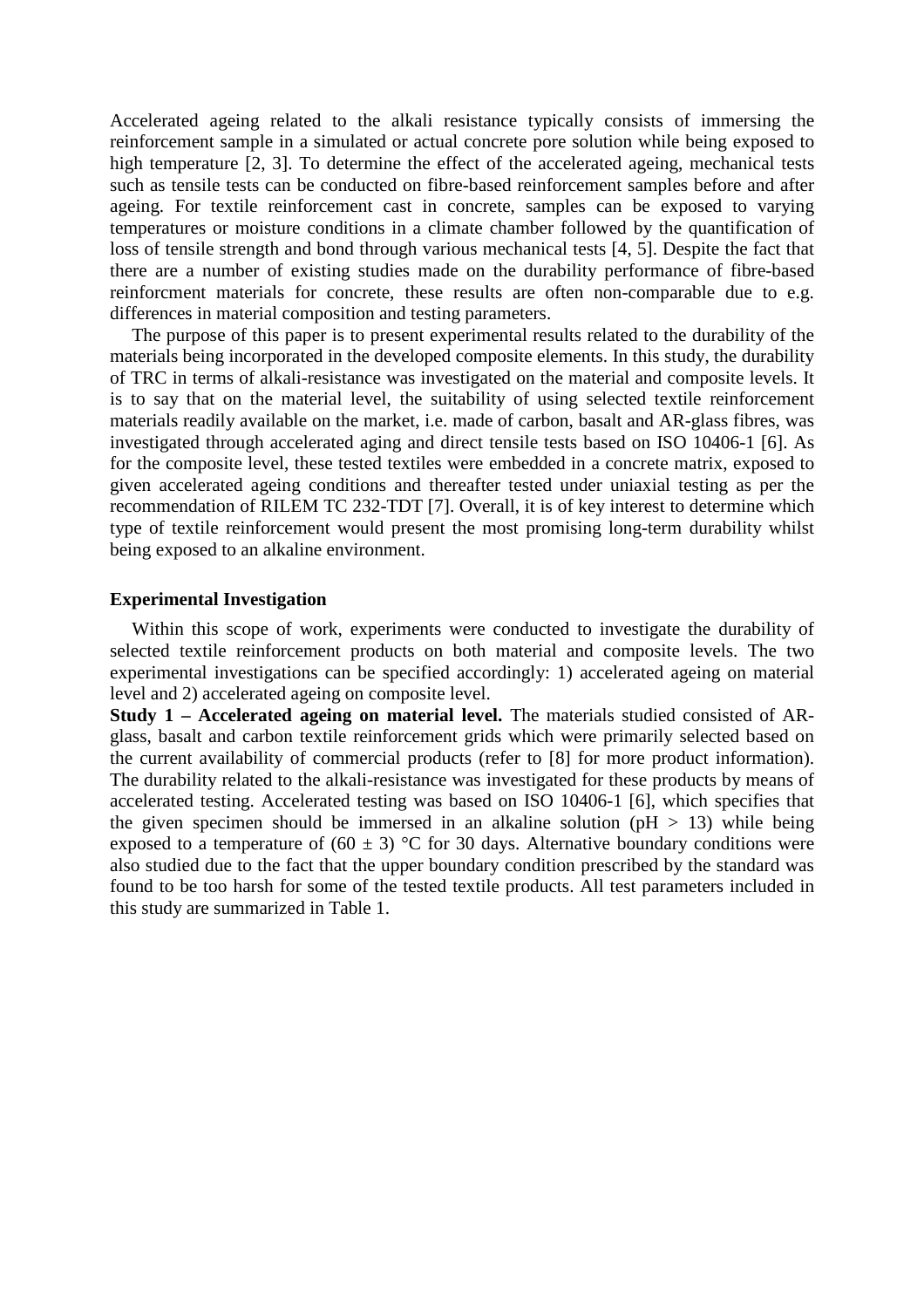| Case           | <b>Exposure conditions</b>                         | Temperature<br>$\lceil$ <sup>o</sup> Cl | pH<br>value<br>$[\![ \text{-} ]\!]$ | Time<br>[days] | Specimens      |                |                |
|----------------|----------------------------------------------------|-----------------------------------------|-------------------------------------|----------------|----------------|----------------|----------------|
|                |                                                    |                                         |                                     |                | Carbon Basalt  |                | $AR-$<br>glass |
| Reference      | Room temperature                                   | 20                                      | $\overline{\phantom{0}}$            | $\theta$       | C <sub>0</sub> | B <sub>0</sub> | A <sub>0</sub> |
|                | High temperature $+$<br>high pH<br>$(ISO 10406-1)$ | 60                                      | 14                                  | 5              | $C1-5$         | $B1-5$         | $A1-5$         |
|                |                                                    |                                         |                                     | 10             | $C1-10$        | $B1-10$        | $A1-10$        |
|                |                                                    |                                         |                                     | 20             | $C1-20$        | $B1-20$        | $A1-20$        |
|                |                                                    |                                         |                                     | 30             | $C1-30$        | <b>B1-30</b>   | $A1-30$        |
| $\overline{2}$ | High temperature $+$<br>neutral pH                 | 60                                      | 7                                   | 30             | C <sub>2</sub> | B <sub>2</sub> | A2             |
| 3              | Low temperature $+$<br>high pH                     | 20                                      | 14                                  | 10             | C <sub>3</sub> | B <sub>3</sub> | A <sub>3</sub> |
| $\overline{4}$ | Low temperature $+$<br>neutral pH                  | 20                                      | 7                                   | 10             | C <sub>4</sub> | <b>B4</b>      | A <sub>4</sub> |

Table 1. Overview of test matrix for Study 1.

 Performed ageing only Performed ageing + tensile test Not tested

The external appearance of the textile reinforcement specimens was examined before and after immersion, for comparison of colour, surface condition and change in shape. Moreover, the mechanical strength of the specimens was also quantified using direct tensile tests on both non-aged and aged samples based on ISO 10406-1 [6]. From this test, the tensile strength, ultimate strain and tensile rigidity can be determined for each specimen type. The test setup applied in this work is exemplified in Figure 1 and a detailed description of the specimen preparations and test specifications is provided in [8].



Figure 1. Direct tensile test setup applied in Study 1 (from [8]).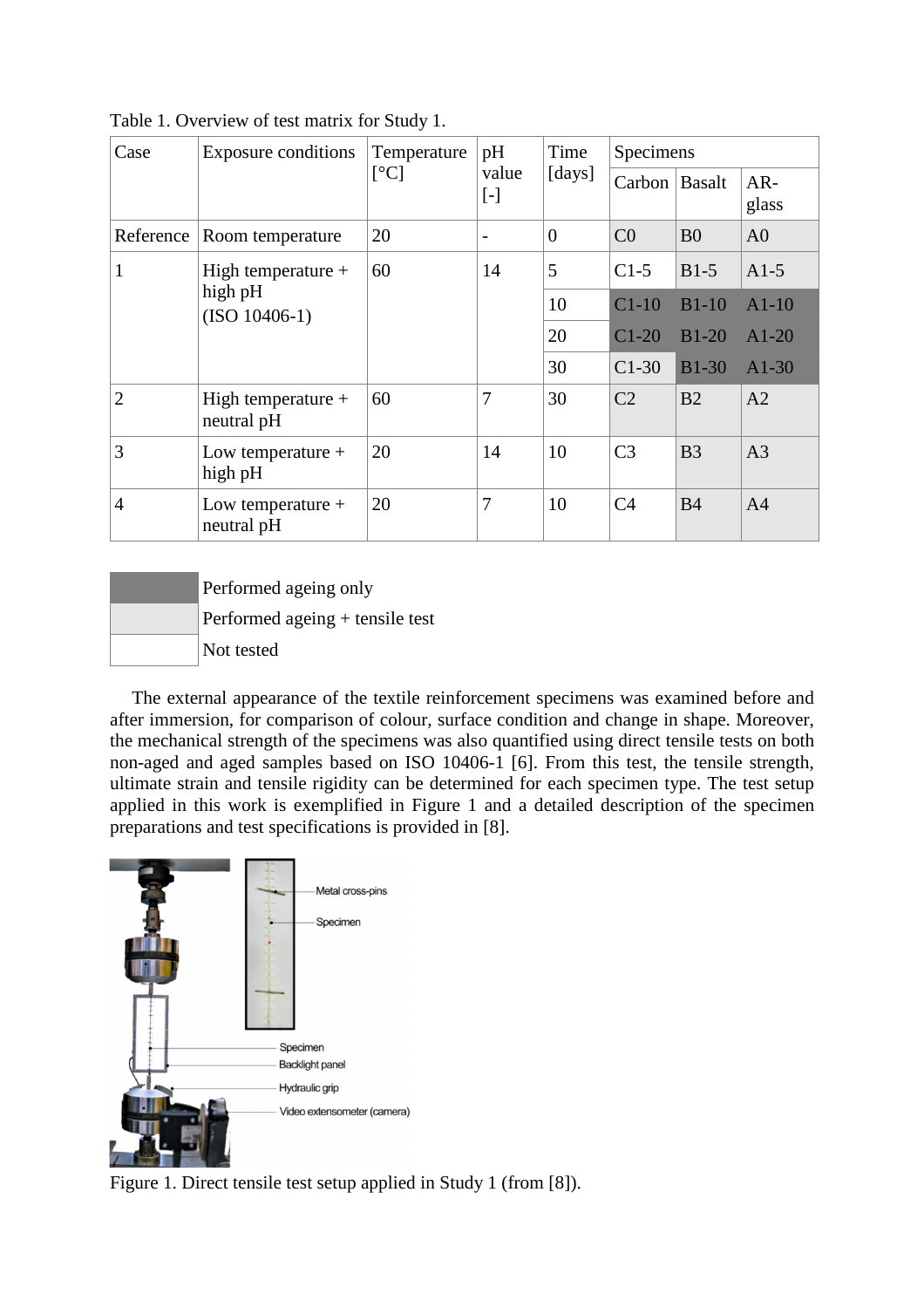**Study 2 – Accelerated ageing on composite level.** The effect of accelerated ageing on the composite level was investigated for TRC. TRC rectangular panels (700 x 100 x 20 mm) reinforced by two layers of either basalt or AR-glass textile reinforcement were cast in a finegrained concrete matrix developed in this project. The TRC specimens were cured for 28-30 days under three different conditions: 1) 20 °C in water (reference), 2) 40 °C in water and 3)  $60^{\circ}$ C in water. It was of further interest to observe if basalt and AR-glass textiles tested in Study 1 would have differing material degradation when faced with so-called accelerated testing while being embedded in a concrete matrix. In reality, the pH level of the pore solution found in the matrix is not as elevated as that specified by the ISO 10406-1 [6]; therefore, it was thought that accelerated ageing of the composite could represent more realistic conditions. It should be noted that carbon textile reinforcement was excluded from Study 2 as it was observed in Study 1 that this given product was generally inert when exposed to extreme alkaline conditions and high temperature.

After sample curing, the tensile load bearing behaviour of the TRC specimens was characterized using uniaxial tensile tests according to the Recommendation of RILEM TC 232-TDT [7]. The specimen configuration and tensile test setup are depicted in Figure 2. The ends of the specimens were clamped between two stiff steel plates, which transfer the load to the specimen by friction. The applied clamp pressure and contact area were chosen to prevent slippage between the clamp and specimen. Additional thin neoprene rubber sheets were placed in the contact areas to avoid local stress concentrations. Moreover, the tests were carried out in an electro-mechanical universal testing (Sintech 20D). The tests were conducted as displacement controlled, whereas the load and machine displacement were recorded in a data acquisition system (sampling rate of 10 Hz). The specimens and clamping devices were aligned in a frame to ensure centric loading and the clamps were hinged connected to the test machine.



Figure 2. Panel dimensions and clamp detail (left) and test setup for uniaxial tensile test (right).

### **Experimental Result Summary**

**Results from Study 1.** The experimental results from Study 1 were analysed according to changes in visual observations and mechanical properties before and after accelerated ageing.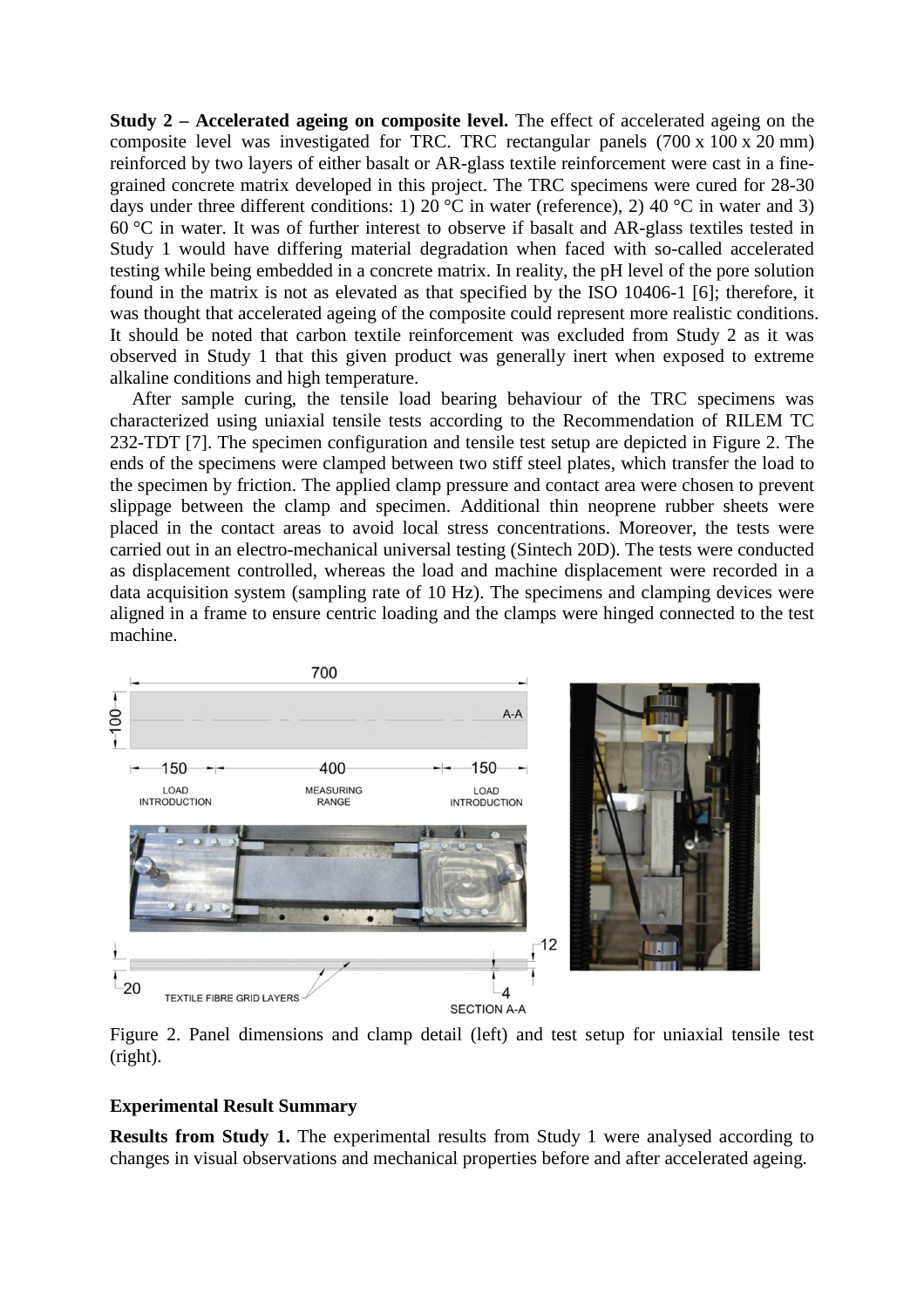**Visual Observations.** For the tested carbon textile reinforcement samples, no significant visible change of colour, surface structure or texture was observed for all exposure cases.

However, colour change was apparent on the basalt samples aged according to the conditions related to Cases 1 and 2 (B1, B2). The cause of colour change could have been caused by the lifting of the textile coating to the surface. Also, the samples were unable to be tested mechanically as they broke during the ageing process, apart from B1-5 and B2. For Cases 3 and 4 (B3, B4), the coating appeared to build up at the cross-points along with minor colour change on the surface. The stiffness of B3 samples appeared to be weaker however as these could be ruptured by a minimal pulling force at the cross-points.

As for the AR-glass reinforcement samples exposed to Cases 1 and 2 (A1, A2), these generally lost stiffness and cross-threads. Specimens exposed to Cases 3 and 4 (A3, A4) remained in tact after immersion, while samples exposed to Case 3 (A3) were marked by a wavy structure.

**Tensile Test Results.** Direct tensile tests were performed on both unaged and aged samples based on ISO 10406-1 [6]. The applied load versus strain of the tested textile reinforcement samples are shown in Figure 3. In certain cases, it was not possible to quantify the tensile strength of a given sample due to the extent of material degradation (see Table 1). The direct output of the tensile tests included the ultimate tensile capacity,  $F<sub>u</sub>$ , and ultimate strain, εu. The tensile rigidity, *E*A, can be calculated from the load-strain curve as the secant modulus (see [8]).



Figure 3. Results from the direct tensile tests: carbon textile (a), basalt textile (b) and ARglass textile (c). For visualization, the initial strain was shifted 0.3%-units relative to each previous case.

In Figure 3, the tensile behaviour is marked by a linear relationship which terminates by means of a brittle failure upon reaching the ultimate stress of the textile reinforcement material. To further analyse the results, the tensile capacity retention rate,  $R_{ET}$ , being the ratio between the ultimate tensile capacities of aged sample versus unaged sample, was applied to measure the relative mechanical degradation of the aged samples. A summary of  $R_{ET}$  values for the tested samples is provided in Table 2. A more detailed account of these results can be found in [8].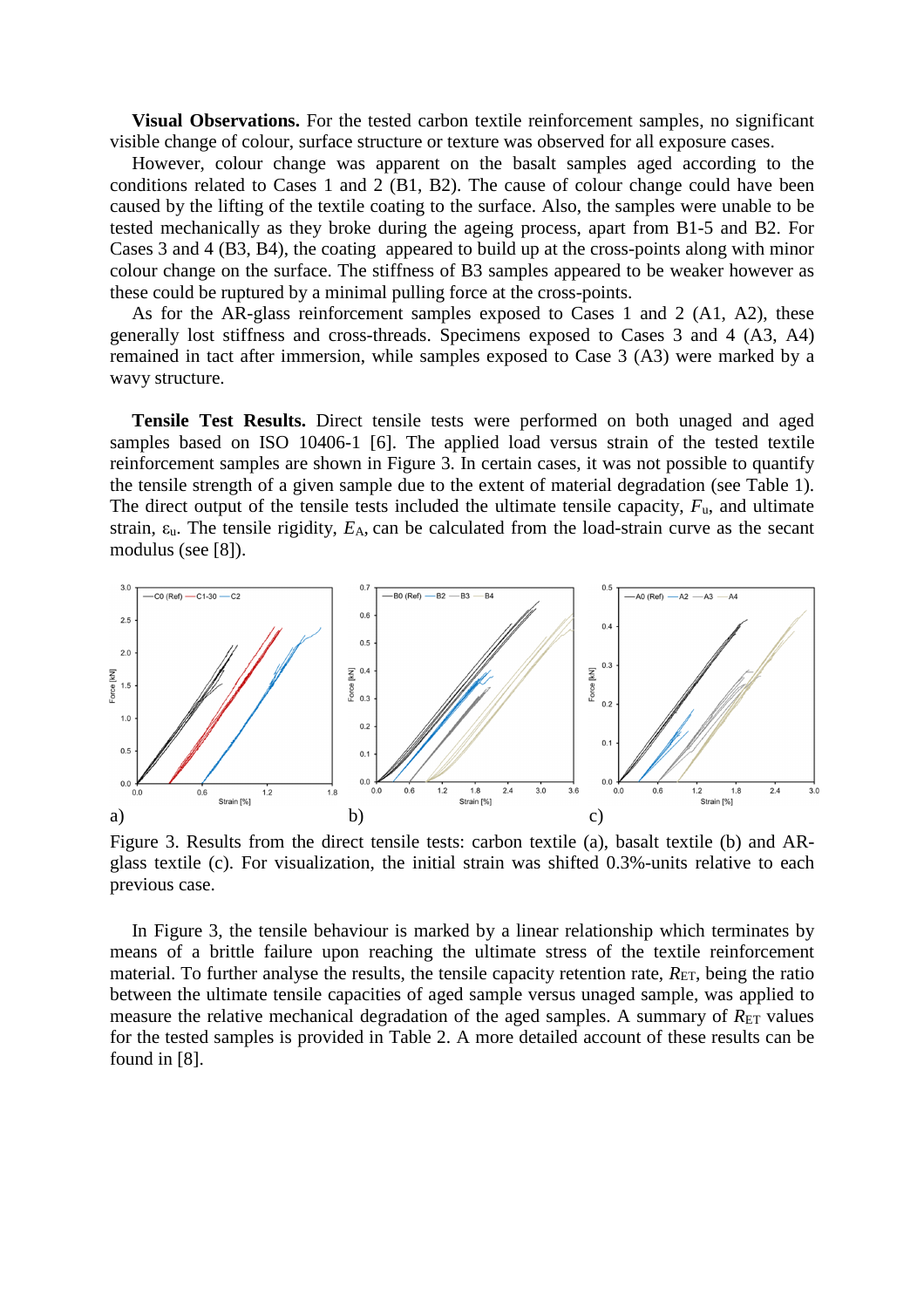| Case           | <b>Exposure conditions</b>                         | Temperature<br>[°C] | pH<br>value | Time<br>[days] | Tensile capacity retention<br>rate, $R_{ET}$ [%] |               |                |
|----------------|----------------------------------------------------|---------------------|-------------|----------------|--------------------------------------------------|---------------|----------------|
|                |                                                    |                     |             |                | Carbon                                           | <b>Basalt</b> | $AR-$<br>glass |
| Reference      | Room temperature                                   | 20                  |             | $\overline{0}$ |                                                  |               |                |
|                | High temperature $+$<br>high pH<br>$(ISO 10406-1)$ | 60                  | 14          | 5              |                                                  | 3(2)          | 33(7)          |
|                |                                                    |                     |             | 10             |                                                  |               |                |
|                |                                                    |                     |             | 20             |                                                  |               |                |
|                |                                                    |                     |             | 30             | 125(2)                                           |               |                |
| $\overline{2}$ | High temperature $+$<br>neutral pH                 | 60                  | 7           | 30             | 114(11)                                          | 62(2)         | 35(7)          |
| 3              | Low temperature $+$<br>high pH                     | 20                  | 14          | 10             | $\qquad \qquad$                                  | 52(3)         | 65(3)          |
| $\overline{4}$ | Low temperature $+$<br>neutral pH                  | 20                  | 7           | 10             | $\overline{\phantom{a}}$                         | 90(8)         | 97(10)         |

Table 2. Summary of tensile capacity retention rate for tested samples (standard deviation in parentheses).

 Performed ageing only Performed ageing + tensile test Not tested

From the results presented in Table 2, it is difficult to state the significance of the retention rates and how much the degradation is related to the temperature or the alkalinity. As such, the tensile capacity retention rates were statistically evaluated in [8] to gain a further understanding of the data scatter and confidence of the results. The outcome of this statistical evaluation is only summarized in this paper.

The observed increase in tensile capacity for carbon textile reinforcement samples was found to have a significant increase in tensile capacity only for Case 1. This increase is thought to be caused by the stiffening of the textile coating occurring at high temperatures. According to these observations, the tested carbon textile is highly resistant to a high alkaline environment and high temperature.

The basalt and AR-glass samples aged according to Case 1 were only measurable after 5 days of exposure. Besides, the greatest amount of tensile capacity loss (35 %) was observed for AR-glass under Case 2, while it was the case for basalt (52 %) under Case 3. Moreover, it is thought that the difference between the tensile capacity retention of AR-glass (65 %) and basalt (52 %) under exposure Case 3 could be a result of the additionally applied alkaliresistant coating on the AR-glass samples. As such, the applied coating is likely a governing factor affecting the degradation of textile reinforcement in an alkaline environment. This factor could be verified using e.g. microscopy to measure the surface degradation. Lastly, for Case 4, the significance of the loss of tensile capacity for basalt is uncertain, while that of ARglass is insignificant.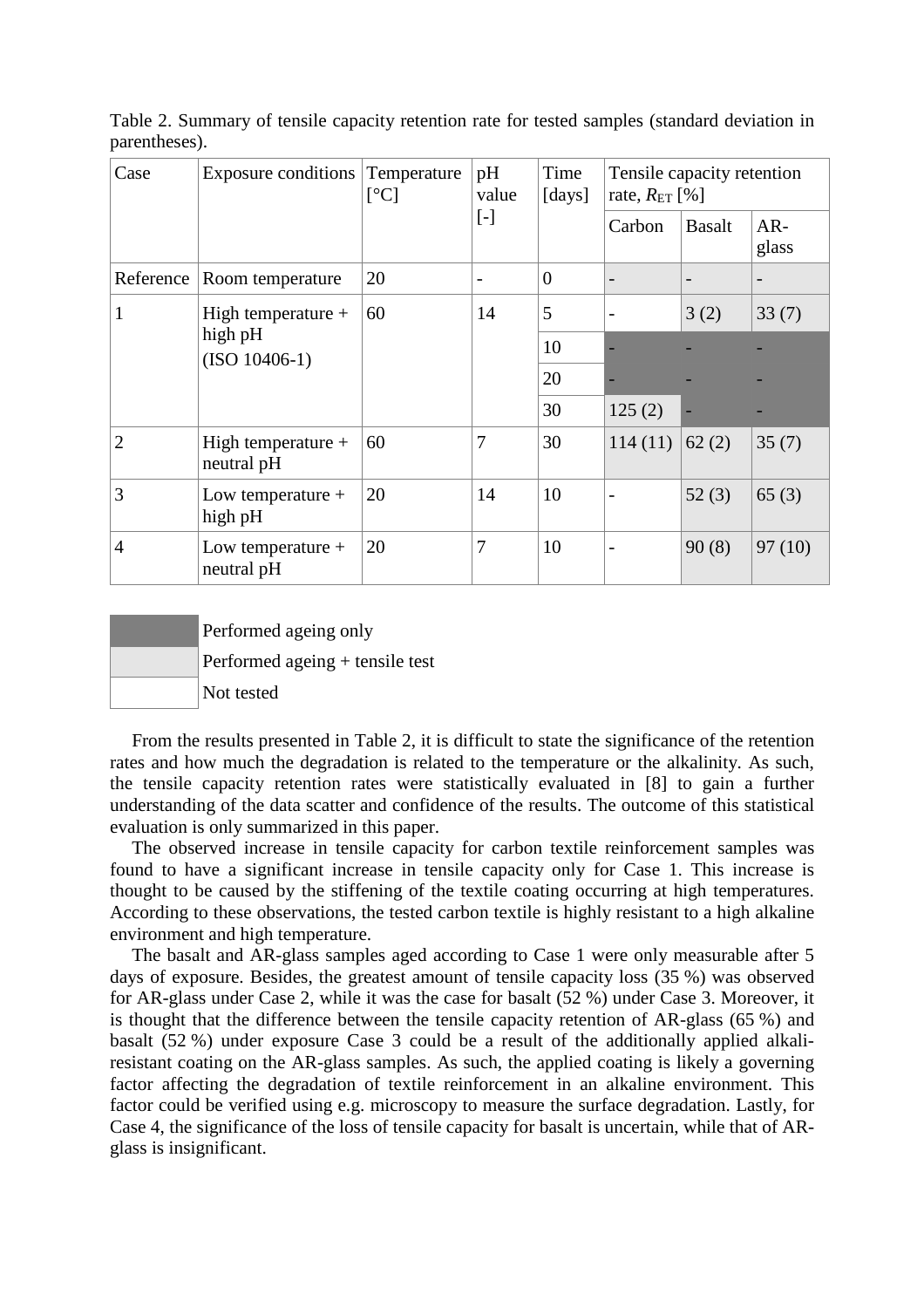**Results from Study 2.** Uniaxial tensile tests according to the recommendation of RILEM TC 232-TDT [7] were performed on TRC specimens reinforced by the same AR-glass and basalt textiles tested on the material level in Study 1. Resulting from these tests, load versus global deformation curves are presented in Figure 4, while the main test results are also summarized in Table 3. Four specimens were originally tested for each condition, however the test results were only considered valid if the failure of the specimen took place within the measured gauge length. In some cases, particularly pertaining to specimens cured according to Cases 2 and 3, failure took place in the end anchorage length such that these results were not further considered as representative of the true behaviour. To impede such a failure from occurring in the end anchorage length, the specimens can be additionally reinforced in these areas by means of additional reinforcement or epoxy coating.

| Case           | Curing conditions           | Reinforcemen<br>t type | No.<br>cracks      | $1st$ crack            |                          | Max.<br>displacement                     |  |
|----------------|-----------------------------|------------------------|--------------------|------------------------|--------------------------|------------------------------------------|--|
|                |                             |                        |                    | $P_{\rm cr,1}$<br>[kN] | $\sigma_{cr.1}$<br>[MPa] | $\delta_{\rm max}$<br>$\lceil mm \rceil$ |  |
|                | $20^{\circ}$ C, water, 28 d | <b>Basalt</b>          | $1 - 2^*$          | 7.2(0.6)               | 3.5(0.4)                 | 2.8(0.9)                                 |  |
| (Reference)    |                             | AR-glass               | $1-2$ <sup>*</sup> | 6.5(0.4)               | 3.1(0.1)                 | 1.6(0.2)                                 |  |
| $\overline{2}$ | $40^{\circ}$ C, water, 30 d | <b>Basalt</b>          | 1                  | 9.0(0.8)               | 4.4(0.4)                 | 2.1(0.2)                                 |  |
|                |                             | AR-glass               | $1 - 2^*$          | 8.6(2.3)               | 4.1(1.0)                 | (1.9(0.4))                               |  |
| 3              | $60^{\circ}$ C, water, 30 d | <b>Basalt</b>          | $1 - 2^*$          | 9.2(0.2)               | 4.4(0.1)                 | 1.5(0.3)                                 |  |
|                |                             | AR-glass               | $1-2$ <sup>*</sup> | 7.0(2.2)               | 3.4(1.0)                 | 1.8(0.0)                                 |  |

Table 3. Mean uniaxial tensile test results (standard deviation in parentheses).

\*Some cracks formed in the end anchorage locations which are not representative of the true tensile behaviour.



Figure 4. Results from the uniaxial tensile tests: basalt TRC panels (a) and AR-glass TRC panels (b).

From the presented uniaxial tensile tests on TRC, it can be generally concluded that first cracking strength of the concrete matrix, i.e. tensile strength, increased due to the temperature increase during curing for all cases. A rather large deviation in the results pertaining to the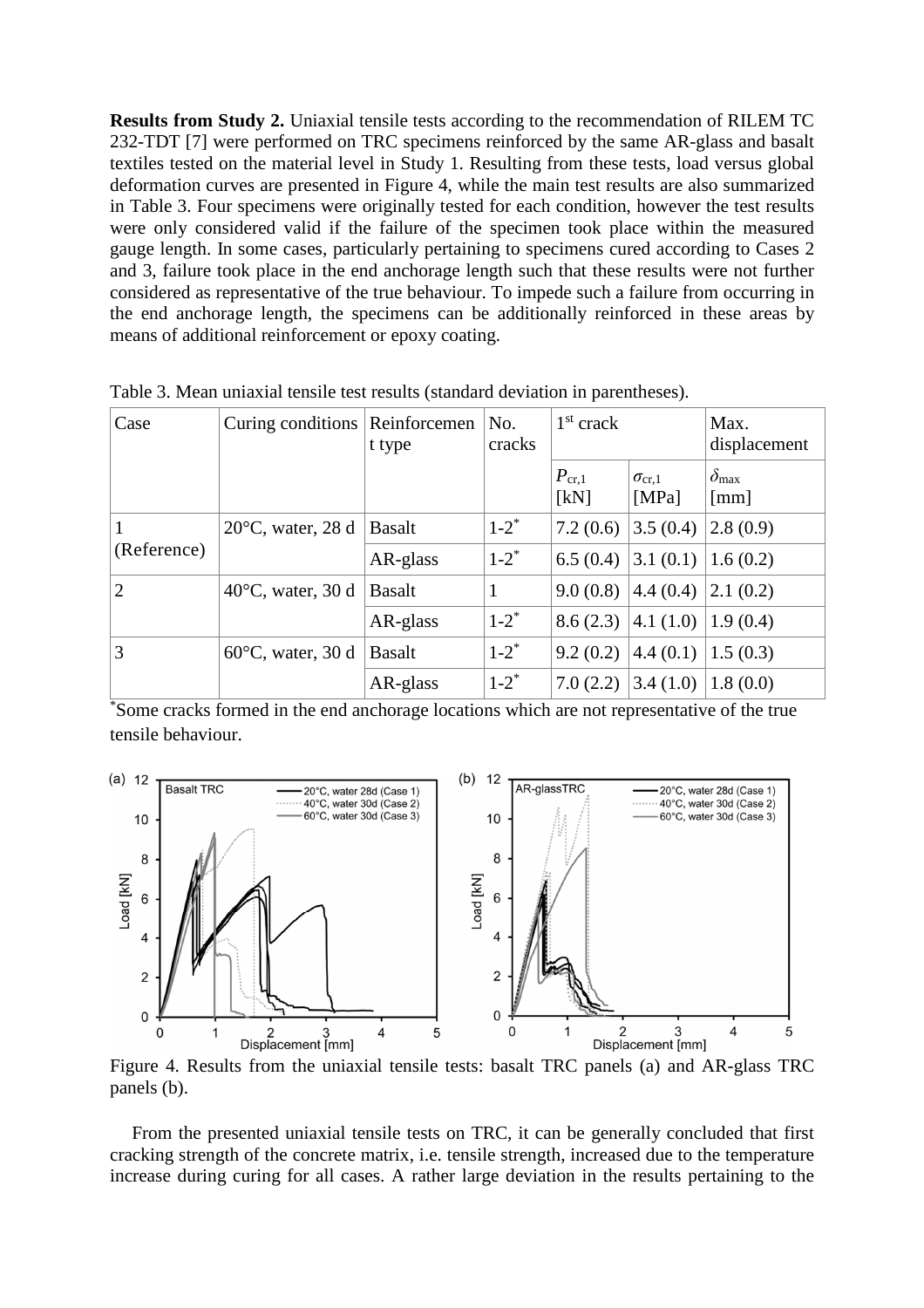aged AR-glass specimens was noted. The maximum global displacement is nearly unaffected for AR-glass but decreases for basalt due to accelerated ageing. This behaviour is indicative of a more brittle behaviour and could be caused by e.g. a reduction of the bond in the case of basalt TRC. The reinforcement ratio in all specimens is too low to induce further crack development. In future tests, the reinforcement ratio should be increased to firstly yield superior tensile behaviour for the reference case. As well, pull-out tests in combination with microscopy can be further applied to understand the degradation in bond properties due to accelerated ageing and effects of matrix densification.

### **Conclusions**

In this study, the long-term durability in terms of alkali resistance was investigated for three types of textile reinforcement products made of carbon, basalt and AR-glass fibres. Investigations were conducted by means of exposing textile reinforcement (material level) and TRC (composite level) samples to accelerated ageing conditions. In relation to the material level, the tensile behaviour of the selected textile reinforcement products was investigated under accelerated ageing conditions as per ISO 10406-1. It was observed that the tested carbon textile reinforcement has a superior alkali and temperature resistance, while the standard conditions were found to be too aggressive for the tested basalt and AR-glass products causing them to have nearly unmeasurable capacity after ageing.

As for the composite level, after undergoing accelerated ageing and uniaxial tensile testing according to RILEM TC 232-TDT, the maximum global displacement was nearly unaffected for AR-glass but decreased for basalt TRC samples. The loss of ductility could be a sign of a reduction in bond properties between the reinforcement and the matrix. It was also noted that the exposure to high temperatures caused the first cracking load to be on average higher after accelerated ageing.

On the whole, the coating applied to the reinforcement products was found to be a governing parameter regarding the durability properties. In addition, since the tested fibres have differing degradation processes, the related durability properties could likely be better determined using adapted test methods. Further studies could involve investigation by microscopy and real-time exposure conditions.

### **Acknowledgments**

The presented research was made possible with the support of the European Community's Seventh Frame work Programme under grant agreement No. 608893 (H-House). Further H-House research project information can be found here: www.h-house-project.eu.com.

### **References**

- [1] H-House project, 2014. [Online]. Available: http://www.h-house-project.eu/. [Accessed: 15-Sept-2016].
- [2] V. Dejke, Durability of FRP reinforcement in concrete: literature review and experiments, Licentiate thesis, Chalmers University of Technology (2001).
- [3] F. Micelli, A. Nanni, Durability of FRP rods for concrete structures, Construction and Building Materials. 18(7) (2004) 491-503.
- [4] M. Butler, V. Mechtcherine, S. Hempel, Durability of textile reinforced concrete made with AR glass fibre: effect of the matrix composition, Mater Struct. 43(10) (2010) 1351-68.